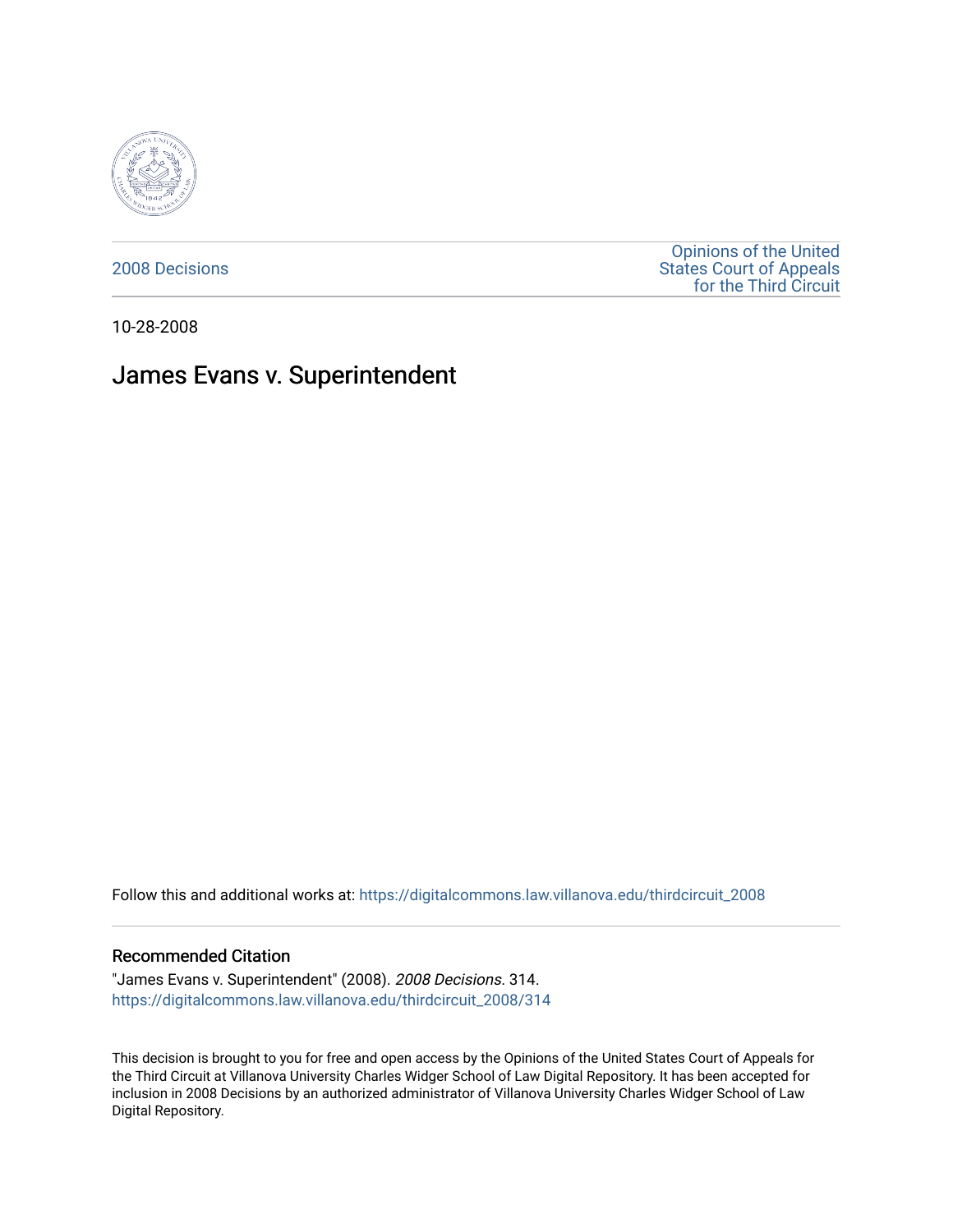## DLD-11 **NOT PRECEDENTIAL**

# UNITED STATES COURT OF APPEALS FOR THE THIRD CIRCUIT

\_\_\_\_\_\_\_\_\_\_\_

No. 08-2208 \_\_\_\_\_\_\_\_\_\_\_

## JAMES D. EVANS,

Appellant

v.

SUPERINTENDENT OF S.C.I. GRATERFORD; GERALD L. ROZUM, Superintendent; JEFFREY A. BEARD, Secretary of Corrections; JOSEPH W. VISINSKY, Chief Health Care Administrator; PRISON HEALTH SERVICES INC; SECRETARY OF DEFENSE; SECRETARY OF DEPARTMENT OF HOMELAND SECURITY; ANTHONY TETHER, Director of The Defense Advanced Research Projects Agency; DIRECTOR /CHIEF OF THE NATIONAL SECURITY AGENCY/CENTRAL SECURITY SERVICE; DIRECTOR OF NATIONAL INTELLIGENCE; NATIONAL COUNTERINTELLIGENCE EXECUTIVE; GEORGE W. BUSH, President of The United States; REPUBLIC OF IRAQ; A CITIZEN OF IRAQ; DEPARTMENT OF DEFENSE; DEPARTMENT OF HOMELAND SECURITY; DEFENSE ADVANCED RESEARCH PROJECTS AGENCY; CENTRAL INTELLIGENCE AGENCY; NATIONAL SECURITY AGENCY/CENTRAL SECURITY SERVICE; OFFICE OF THE DIRECTOR OF NATIONAL INTELLIGENCE; OFFICE OF THE NATIONAL COUNTERINTELLIGENCE EXECUTIVE

> On Appeal from the United States District Court for the Eastern District of Pennsylvania (D.C. Civil No. 07-cv-05146) District Judge: Honorable John P. Fullam

\_\_\_\_\_\_\_\_\_\_\_\_\_\_\_\_\_\_\_\_\_\_\_\_\_\_\_\_\_\_\_\_\_\_\_\_

\_\_\_\_\_\_\_\_\_\_\_\_\_\_\_\_\_\_\_\_\_\_\_\_\_\_\_\_\_\_\_\_\_\_\_\_

Submitted for Possible Dismissal Pursuant to 28 U.S.C. § 1915(e)(2)(B) or Summary Action Pursuant to Third Circuit LAR 27.4 and I.O.P. 10.6 October 17, 2008 Before: BARRY, AMBRO and SMITH, Circuit Judges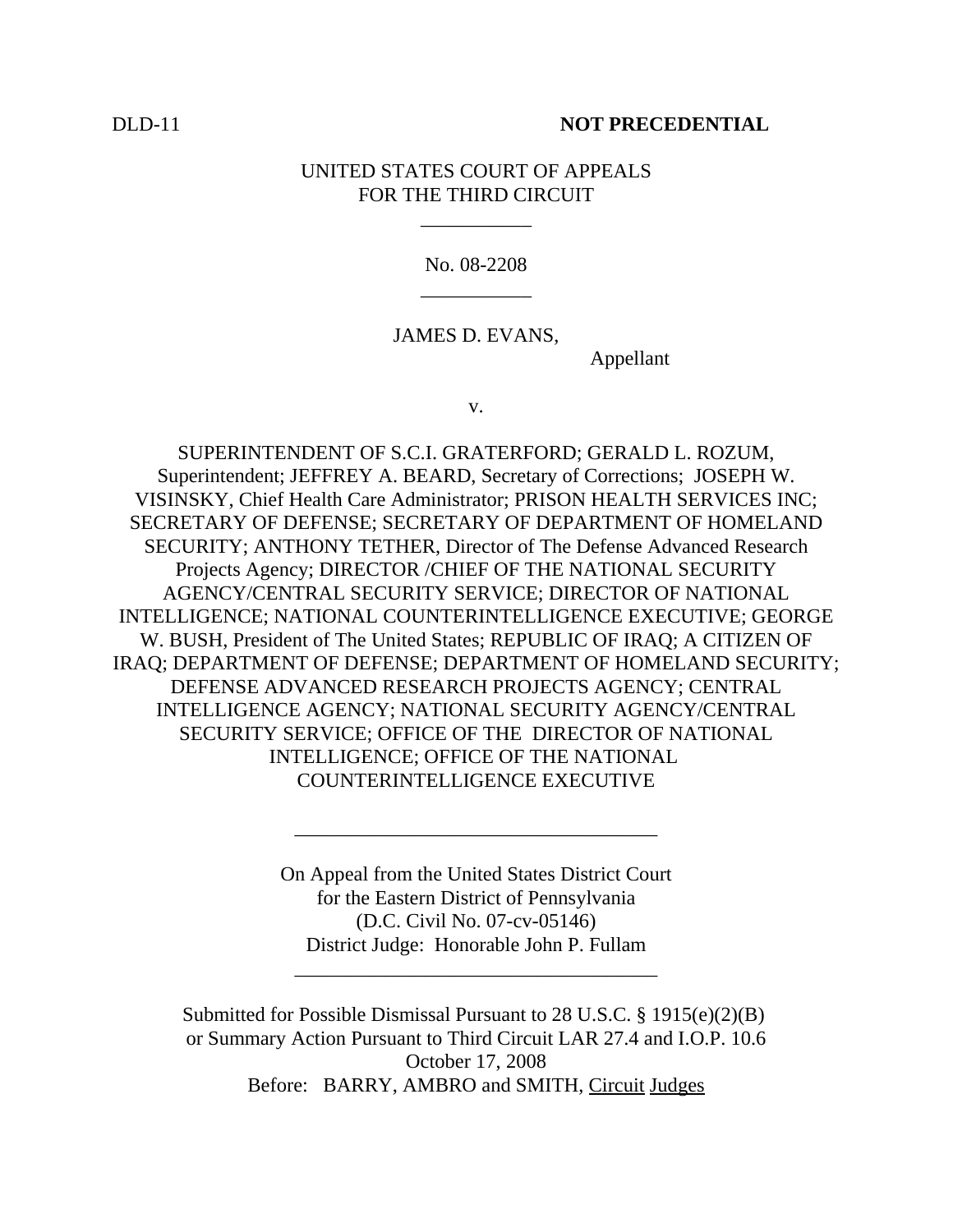(Opinion filed October 28, 2008)

\_\_\_\_\_\_\_\_\_

# **OPINION** \_\_\_\_\_\_\_\_\_

#### PER CURIAM

James D. Evans, a Pennsylvania state prisoner proceeding pro se, appeals from the District Court's order dismissing his complaint pursuant to 28 U.S.C. § 1915(e)(2)(B). For the foregoing reasons, we will vacate and remand for further proceedings.

I.

Evans filed in the District Court a motion for leave to proceed in forma pauperis ("IFP") and apparently submitted a complaint. He also filed a motion for a temporary restraining order/preliminary injunction, together with a supporting declaration, and motions for the appointment of counsel, service by a United States Marshal, and for "extraordinary relief." These motions refer to and purport to summarize Evans's complaint. The complaint itself does not appear on the docket and is not contained in the record, apparently because, as discussed below, the District Court never ruled on Evans's motion to proceed IFP.

Evans's motion for an injunction, however, asserts three claims. First, he claims that prison officials are using an otherwise-unspecified device to "torture and rape" him by, inter alia, sexually arousing him and reading his mind. Second, Evans claims that certain federal governmental agencies and officials have wrongfully denied his requests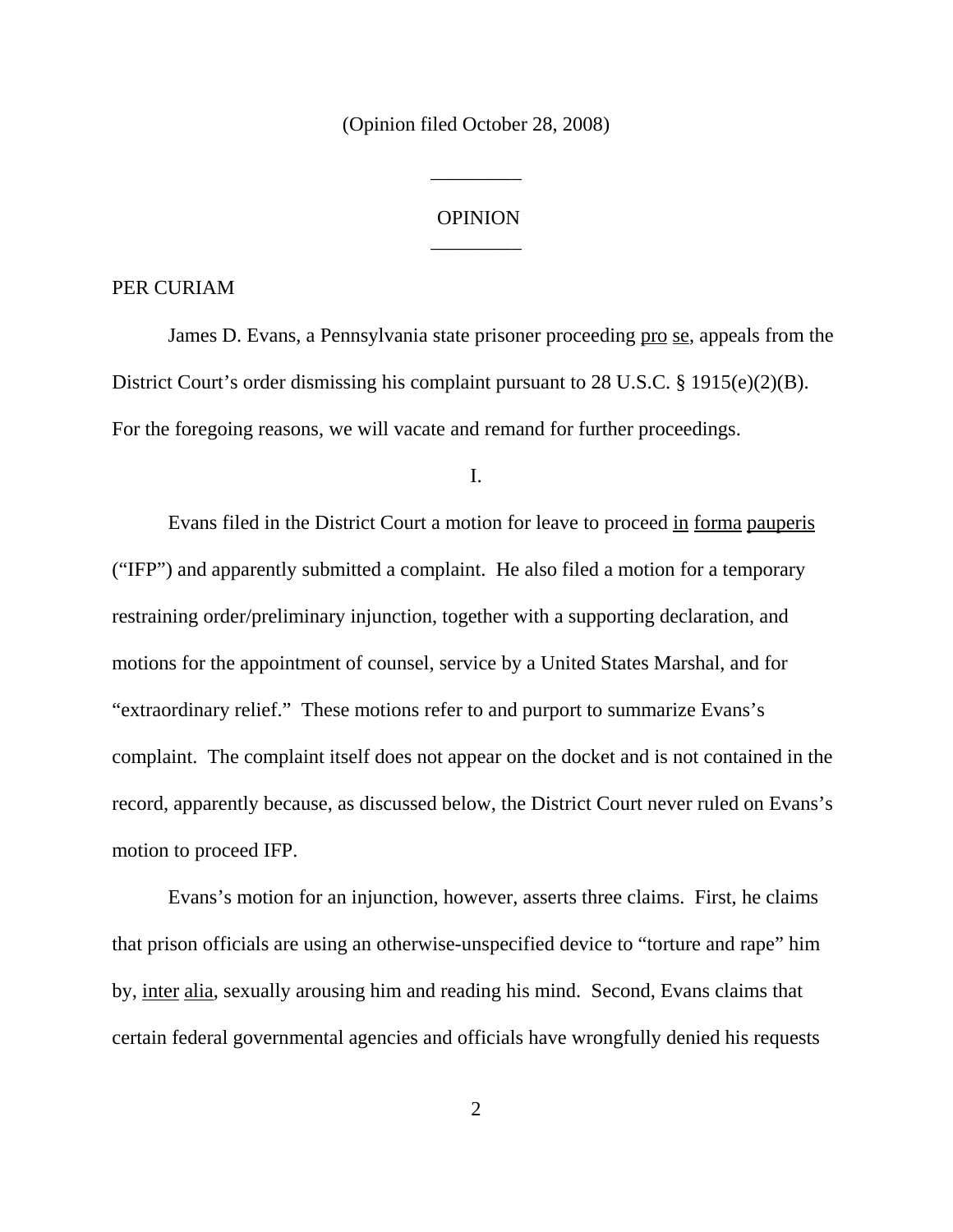under the Freedom of Information Act ("FOIA") for, inter alia, a report concerning the aforementioned device prepared by an Iraqi intelligence agent. Finally, Evans alleges that prison officials or employees have confiscated and censored his incoming and outgoing mail and have opened it outside of his presence. Among the forms of relief that Evans requested was an injunction requiring prison officials to "[p]rovide plaintiff with all of his privileged mail from government officials/agencies unopened . . ., unread, uncensored and unconfiscated."

The District Court, without ruling on Evans's motion to proceed IFP or on any of his others, dismissed this case by order entered March 25, 2008. That order reads in its entirety:

AND NOW, this 25th Day of March, 2008, it is ORDERED that the Plaintiff's case is DISMISSED pursuant to 28 U.S.C.  $[\S]$  1915(e)(2)(B)(i). Plaintiff's claims lack an arguable basis in law or fact. The Clerk is directed to mark the case filed closed.

Evans filed a timely notice of appeal, and we have jurisdiction pursuant to 28 U.S.C. § 1291.

### II.

The statute relied on by the District Court requires dismissal of IFP complaints that are "frivolous or malicious." 28 U.S.C. § 1915(e)(2)(B)(i). A complaint is "frivolous" if it "'lacks an arguable basis either in law or in fact.'" Denton v. Hernandez, 504 U.S. 25, 32 (1992) (citation omitted). Ordinarily, we would exercise plenary review over that issue. See Roman v. Jeffes, 904 F.2d 192, 194 (3d Cir. 1990). In this case, however, our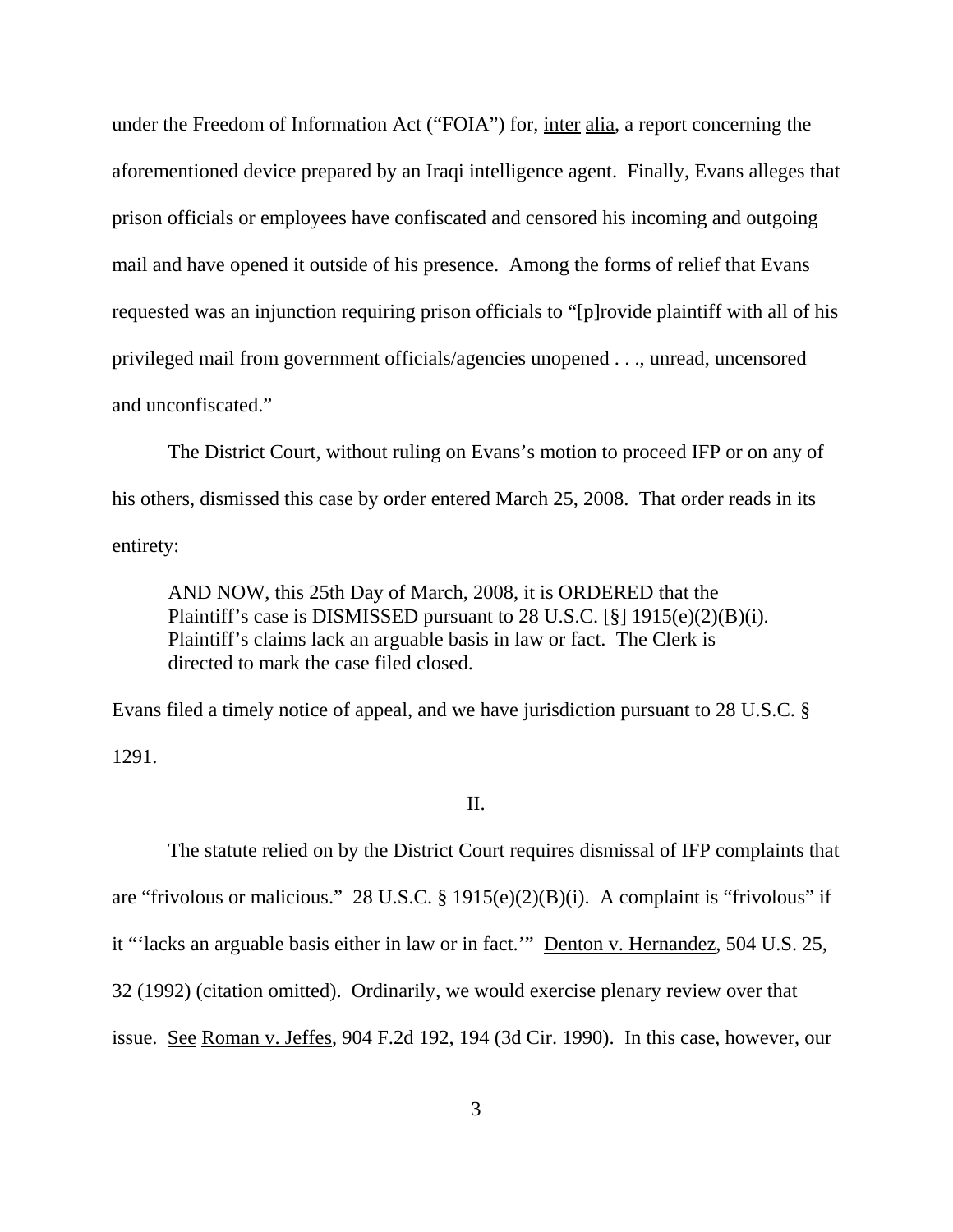review is hampered by the procedural posture in which the District Court dismissed Evans's complaint. "When a complaint is accompanied by a motion to proceed [IFP], rather than by payment of a filing fee, the complaint is not docketed, and it is therefore not filed, until the motion has been granted." Oatess v. Sobolevitch, 914 F.2d 428, 429 n.1 (3d Cir. 1990). In this case, the District Court never ruled on Evans's IFP motion, so his complaint, which was not yet subject to dismissal under § 1915(e)(2)(B), was never docketed in the District Court and is not part of the record on appeal. See Fed. R. App. P.  $10(a)$ .

In an appropriate case, we might be inclined to treat a similar order as a grant of IFP status sub silentio and to overlook this technical defect. Such a case might have been presented if Evans's filings referred only to the "device" described above. See Denton, 504 U.S. at 32-33 (explaining that complaint is factually frivolous where its allegations are "fanciful," "fantastic," delusional," or "rise to the level of the irrational or wholly incredible"). Evans's filings, however, also accuse prison officials of confiscating and censoring his outgoing and incoming mail. Evans claims, for example, that prison officials confiscated mail addressed to him by the Department of Homeland Security, and he has attached supporting documentation. Thus, although we express no opinion on the matter, it appears that his complaint may state a potentially-actionable claim. See, e.g. Jones v. Brown, 461 F.3d 353, 358 (3d Cir. 2006) (explaining that prisoners retain their "First Amendment right to use of the mails"); Nasir v. Morgan, 350 F.3d 366, 369-71 (3d Cir. 2003) (discussing framework for analyzing prisoners' First Amendment claims